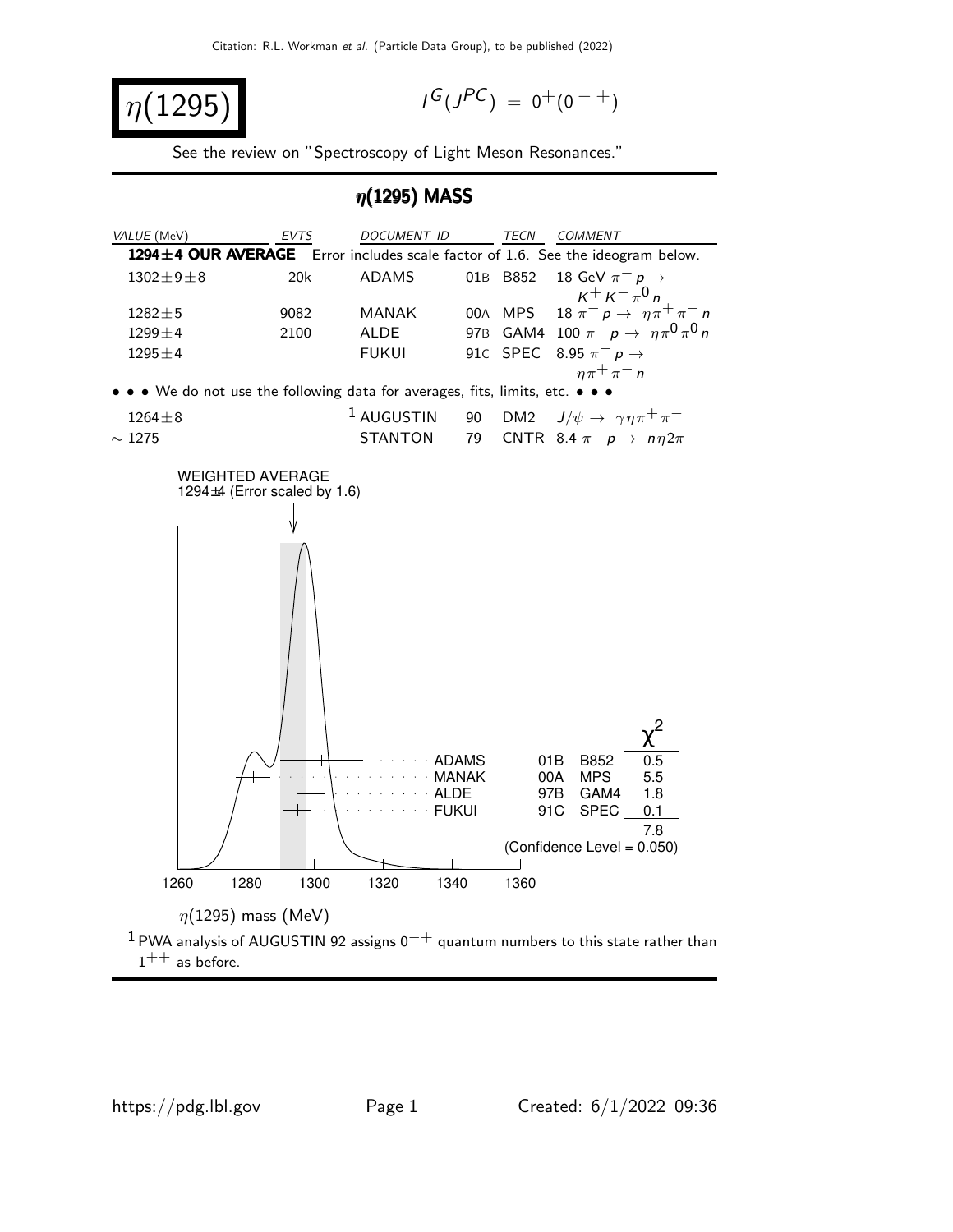## $\eta(1295)$  WIDTH

| VALUE (MeV)                                                                   | <b>EVTS</b> | DOCUMENT ID           |  | TECN | <i>COMMENT</i>                                                                                      |
|-------------------------------------------------------------------------------|-------------|-----------------------|--|------|-----------------------------------------------------------------------------------------------------|
| 55± 5 OUR AVERAGE                                                             |             |                       |  |      |                                                                                                     |
| $57 + 23 + 21$                                                                | 20k         | <b>ADAMS</b>          |  |      | 01B B852 18 GeV $\pi^- p \to$                                                                       |
| $66 + 13$                                                                     | 9082        | <b>MANAK</b>          |  |      | $K^+ K^- \pi^0 n$<br>00A MPS 18 $\pi^- p \to \eta \pi^+ \pi^- n$                                    |
| $53 + 6$                                                                      |             | <b>FUKUI</b>          |  |      | 91c SPEC 8.95 $\pi^ p \rightarrow$                                                                  |
|                                                                               |             |                       |  |      | $\eta \pi^+ \pi^- n$                                                                                |
| • • • We do not use the following data for averages, fits, limits, etc. • • • |             |                       |  |      |                                                                                                     |
| $<$ 40                                                                        | 2100        | ALDE                  |  |      | 97B GAM4 100 $\pi^- p \to \eta \pi^0 \pi^0 n$                                                       |
| $44 + 20$                                                                     |             | <sup>2</sup> AUGUSTIN |  |      | 90 DM2 $J/\psi \rightarrow \gamma \eta \pi^+ \pi^-$                                                 |
| $\sim$ 70                                                                     |             | <b>STANTON</b>        |  |      | 79 CNTR 8.4 $\pi^- p \rightarrow n \eta 2\pi$                                                       |
|                                                                               |             |                       |  |      | <sup>2</sup> PWA analysis of AUGUSTIN 92 assigns $0^{-+}$ quantum numbers to this state rather than |

 $1^{++}$  as before.

## $\eta(1295)$  DECAY MODES

|            | Mode                                                                               | Fraction $(\Gamma_i/\Gamma)$ |
|------------|------------------------------------------------------------------------------------|------------------------------|
|            | $\Gamma_1$ $\eta \pi^+ \pi^-$                                                      | seen                         |
|            | $\Gamma_2$ $a_0(980)\pi$                                                           | seen                         |
|            | $\begin{matrix} \Gamma_3 & \gamma\gamma \\ \Gamma_4 & \eta\pi^0\pi^0 \end{matrix}$ |                              |
|            |                                                                                    | seen                         |
|            | $\Gamma_5$ $\eta(\pi\pi)$ <i>s</i> -wave                                           | seen                         |
| $\Gamma_6$ | $\sigma\eta$                                                                       |                              |
|            | $\overline{\Gamma_7}$ $K\overline{K}\pi$                                           |                              |

# $\eta(1295)$  Γ(i)Γ $(\gamma \gamma)/$ Γ(total)

| $\Gamma(\eta \pi^+ \pi^-) \times \Gamma(\gamma \gamma) / \Gamma_{\text{total}}$                                                                                         |        |             |        |      | $\Gamma_1\Gamma_3/\Gamma$                                                                                                     |
|-------------------------------------------------------------------------------------------------------------------------------------------------------------------------|--------|-------------|--------|------|-------------------------------------------------------------------------------------------------------------------------------|
| VALUE (keV)                                                                                                                                                             | $CL\%$ | DOCUMENT ID |        | TECN | COMMENT                                                                                                                       |
| $<$ 0.066                                                                                                                                                               | 95     | ACCIARRI    | 01G L3 |      | 183-202 $e^+e^- \rightarrow$<br>$e^+e^-\eta\pi^+\pi^-$                                                                        |
| $\bullet \bullet \bullet$ We do not use the following data for averages, fits, limits, etc. $\bullet \bullet \bullet$                                                   |        |             |        |      |                                                                                                                               |
| ${<}0.6$                                                                                                                                                                | 90     |             |        |      | AIHARA 88C TPC $e^+e^- \rightarrow$<br>$e^+e^-\eta \pi^+ \pi^-$<br>ANTREASYAN 87 CBAL $e^+e^- \rightarrow e^+e^-\eta \pi \pi$ |
| ${<}0.3$                                                                                                                                                                |        |             |        |      |                                                                                                                               |
| $\Gamma(K\overline{K}\pi) \times \Gamma(\gamma\gamma)/\Gamma_{\text{total}}$<br>$\Gamma$ <sub>7</sub> $\Gamma$ <sub>3</sub> / $\Gamma$                                  |        |             |        |      |                                                                                                                               |
| VALUE (keV)                                                                                                                                                             | $CL\%$ | DOCUMENT ID |        | TECN | COMMENT                                                                                                                       |
| • • • We do not use the following data for averages, fits, limits, etc. • • •                                                                                           |        |             |        |      |                                                                                                                               |
| < 0.014                                                                                                                                                                 |        |             |        |      | 90 3,4 AHOHE 05 CLE2 $10.6 e^{+} e^{-} \rightarrow$<br>$e^{+} e^{-} K^{0}_{S} K^{\pm} \pi^{\mp}$                              |
| <sup>3</sup> Using $\eta$ (1295) mass and width 1294 MeV and 55 MeV, respectively.<br><sup>4</sup> Assuming three-body phase-space decay to $K^0_S K^{\pm} \pi^{\mp}$ . |        |             |        |      |                                                                                                                               |

a.